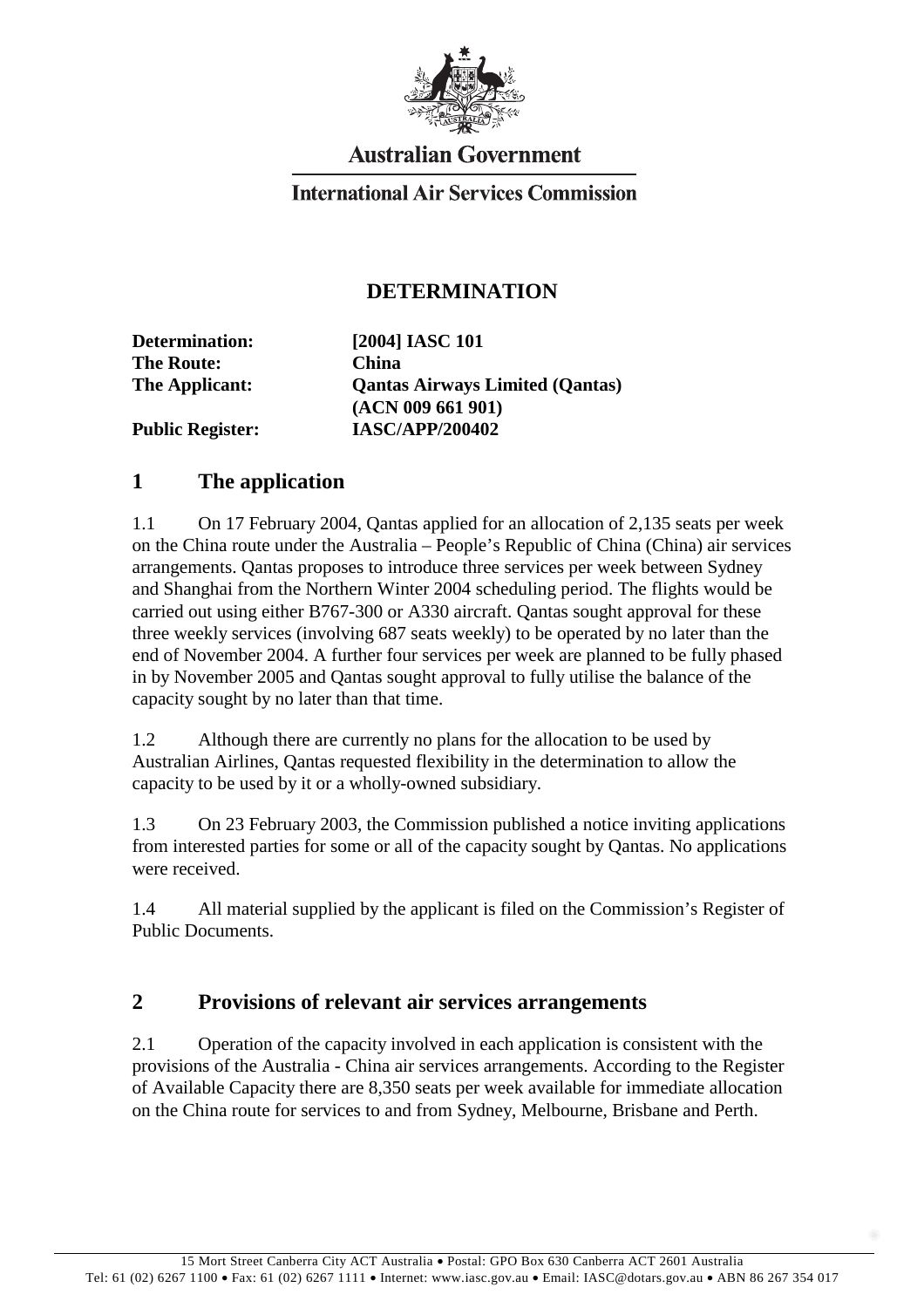# **3 Delegate's consideration**

3.1 In accordance with section 27AB of the *International Air Services Commission Act 1992* (the Act) and regulation 3A of the *International Air Services Commission Amendment Regulations 2003 (No.1)*, the delegate of the Commission considers the Qantas application.

3.2 Under paragraph 6.2 of the Minister's policy statement, the Commission is required only to apply the criteria in paragraph 4 of the policy statement. Under paragraph 4, the use of entitlements by an Australian carrier that is reasonably capable of obtaining the necessary approvals and of implementing its proposals is of benefit to the public. For an established international carrier such as Qantas, this means that there is public benefit arising from the use of the entitlements.

3.3 The delegate notes that Qantas proposes not exercising a substantial proportion of the capacity until November 2005. The Commission would generally not be expected to allow capacity to be unused for such an extended period if this might mean limiting opportunities for potential new entrants. However, in this case, ample capacity remains available for allocation so no concern arises from allowing Qantas to hold the capacity for the duration proposed. The delegate concludes that an allocation to Qantas of 2,135 seats per week in each direction on the China route would be of benefit to the public.

## **4 Determination allocating capacity on the China route to Qantas ([2004] IASC 101)**

4.1 The delegate, on behalf of the Commission, makes a determination in favour of Qantas, allocating 2,135 seats of capacity per week in each direction between Australia and China, from the seats of capacity available to be operated by the designated airlines of Australia to and from Sydney, Melbourne, Brisbane and Perth.

- 4.2 The determination is for five years from the date of this determination.
- 4.3 The determination is subject to the following conditions:
	- Qantas, or another Australian carrier which is a wholly owned subsidiary of Qantas, is required to utilise a minimum of 687 seats of the capacity by no later than 30 November 2004, or from such other date approved by the Commission;
	- Qantas, or another Australian carrier which is a wholly owned subsidiary of Qantas, is required to fully utilise the capacity by no later than 31 October 2005, or from such other date approved by the Commission;
	- only Qantas, or another Australian carrier which is a wholly owned subsidiary of Qantas, is permitted to utilise the capacity;